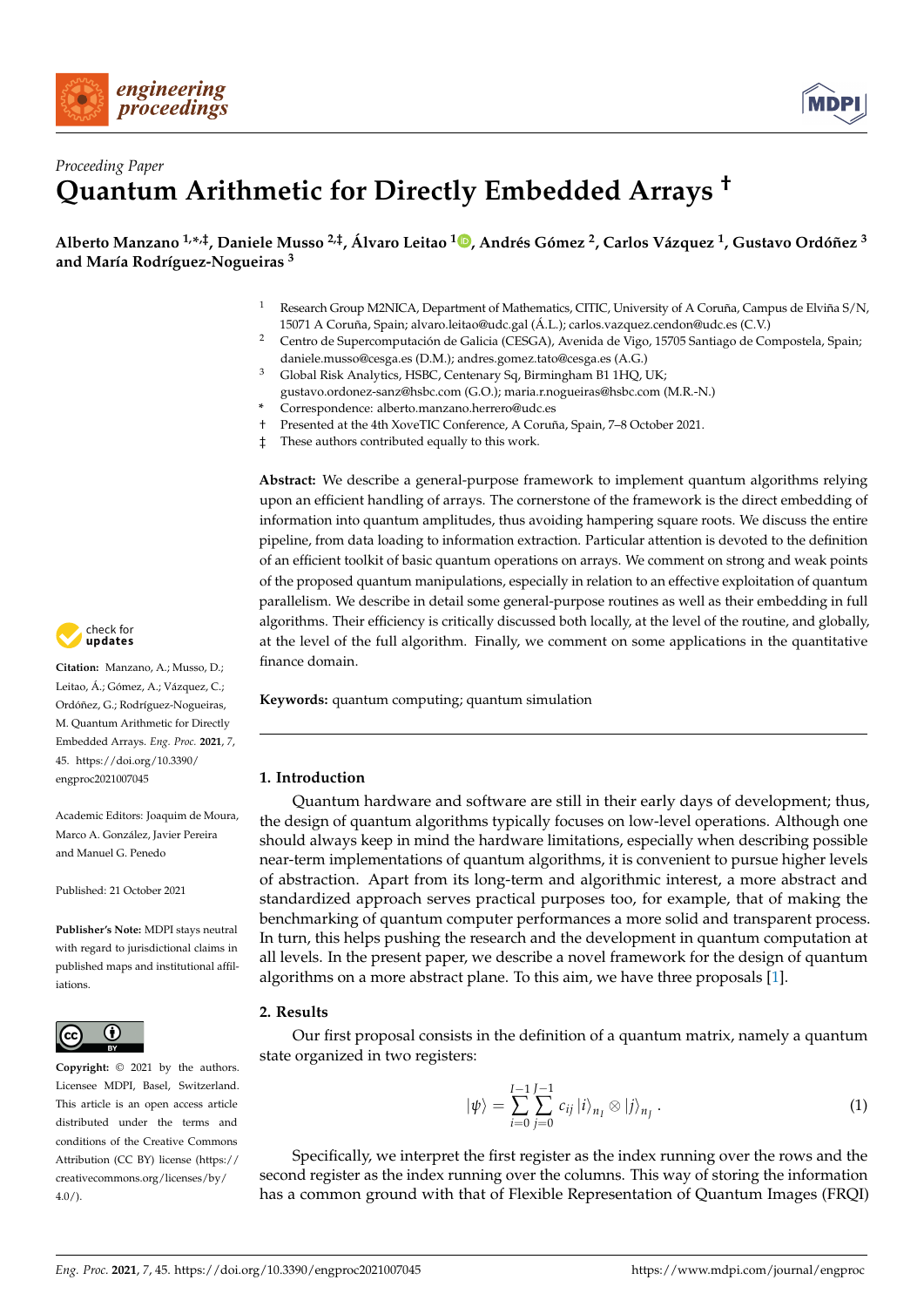and the Novel Enhanced Quantum Representation (NEQR) [\[2](#page-2-1)[,3\]](#page-2-2). The main difference with FRQI and NEQR is that we encode the information of the (*i*,*j*) entry of the matrix in the quantum amplitude. Intuitively, the matrix is a bi-dimensional memory array where the amplitude encodes the information stored in the  $(i,j)$  memory location (see Figure [1\)](#page-1-0).

<span id="page-1-0"></span>

| $\ket{\ket{0}_{n_J}}$ | $\ket{1}_{n_J}$                                                                                                                                                                                                                           | $\cdots$                 | $\ket{j}_{n_J}$ | $\dddot{\ }$             | $\ket{J}_{n_J}$              |
|-----------------------|-------------------------------------------------------------------------------------------------------------------------------------------------------------------------------------------------------------------------------------------|--------------------------|-----------------|--------------------------|------------------------------|
|                       |                                                                                                                                                                                                                                           |                          | $c_{0j}$        |                          | $c_{0J}$                     |
|                       |                                                                                                                                                                                                                                           |                          | $c_{1j}$        |                          | $c_{1J}$                     |
|                       |                                                                                                                                                                                                                                           |                          |                 |                          |                              |
|                       | $\begin{CD}  0\rangle_{n_I} &  1\rangle_{n_I} \ \hline  0\rangle_{n_I} & c_{00} & c_{01} \  1\rangle_{n_I} & c_{10} & c_{11} \  &  &  \  i\rangle_{n_I} & c_{i0} & c_{i1} \  &  &  \  I\rangle_{n_I} & c_{I0} & c_{I1} \  &  &  \end{CD}$ |                          | $c_{ij}$        |                          | $c_{iJ}$                     |
|                       |                                                                                                                                                                                                                                           |                          |                 |                          |                              |
|                       |                                                                                                                                                                                                                                           | $\overline{\phantom{a}}$ | $c_{Ij}$        | $\overline{\phantom{a}}$ | $c_{\mathcal{I}\mathcal{J}}$ |

**Figure 1.** Quantum matrix structure.

The second proposal is a key technical feature about how we encode the information into the quantum amplitudes, the so-called direct embedding [\[4\]](#page-2-3). Namely, the information to be stored into the quantum matrix is directly loaded into the amplitudes without taking square roots, as it is instead usually done in the literature. Such loading choice has several and important implications in later stages of the quantum algorithms and—most importantly—the information stored into the quantum state is handled and combined more easily, because algebraic operations are not hampered by the presence of square roots.

The third and final proposal is to give a full overview of the complete pipeline, or overall structure, of a generic algorithm admitting implementation within this framework (see Figure [2\)](#page-1-1).

<span id="page-1-1"></span>



The first step of every algorithm corresponds to loading some input data. In the quantum case, it is often convenient to split this step into two sub steps: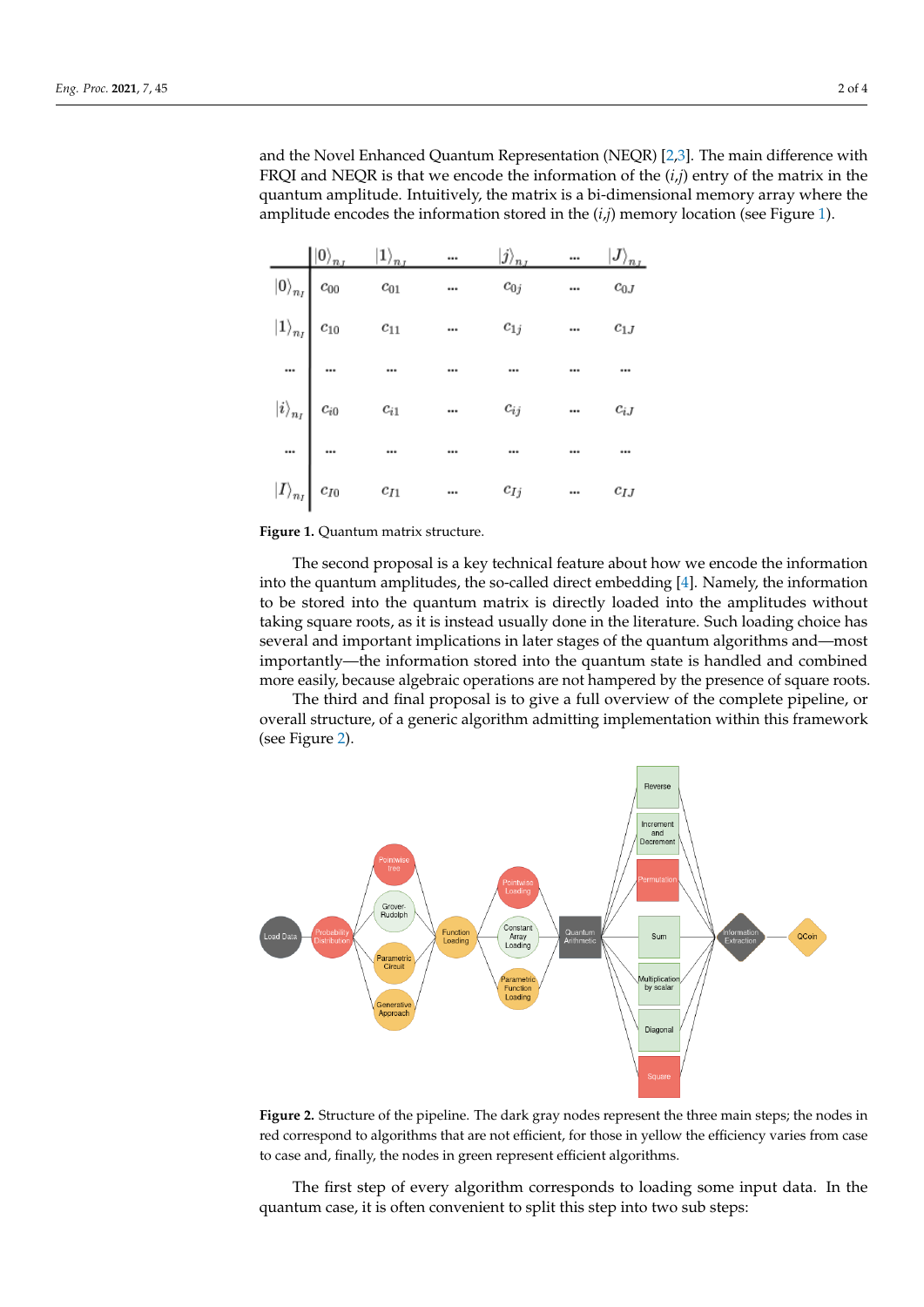- 1. Loading a probability distribution [\[4](#page-2-3)[–6\]](#page-2-4);
- 2. Loading a bi-dimensional function.

It is not strictly necessary to split the loading into two steps. Yet, we consider such splitting because—typically—we adopt different loading techniques for them: the probability distribution is loaded with a state preparation algorithm (e.g., a multiplexor binary tree); the function is loaded by means of another technique.

The second step of the pipeline in our framework corresponds to the implementation of various arithmetic operations, typically at the level of entire arrays or sub-arrays, and we refer to it as quantum arithmetic.

The third and last step of the pipeline corresponds to extracting the information that we have stored in the quantum state, namely the read-out of the state that encodes the result of the algorithm. There are multiple techniques for this purpose such as those appearing in [\[7–](#page-2-5)[11\]](#page-2-6).

# **3. Discussion**

One of the advantages of organizing the pipeline as we have discussed is that it enjoys a modular structure; therefore, we can develop, analyze and improve each of the steps independently, achieving a better understanding of the problems in each domain.

In this paper, apart from introducing the framework, we provide some simple examples of arithmetic operations with finance in view. The possibility of implementing arithmetic operations has been considered in the literature since the early days of quantum computation. Apart from the quantum implementation of logical circuits corresponding to basic operations, such as the quantum adder [\[12](#page-3-0)[,13\]](#page-3-1), also the manipulation of "continuous" numbers has been studied. Let us mention some works which, at least in spirit, are closer to ours [\[14](#page-3-2)[–17\]](#page-3-3). The difference with such approaches consists in the fact that we use a new embedding and organize the information into the matrix [\(1\)](#page-0-0); these two aspects combined allow us to work in a transparent and simple manner.

**Funding:** This research was funded by the European Project NExt ApplicationS of Quantum Computing (NEASQC), funded by Horizon 2020 Program inside the call H2020-FETFLAG-2020-01(Grant Agreement 951821). Part of the computational resources for this project were provided by the Centro de Supercomputación de Galicia (CESGA).

**Conflicts of Interest:** The authors declare no conflict of interest.

#### **References**

- <span id="page-2-0"></span>1. Manzano, A.; Musso, D.; Leitao, Á.; Gómez, A.; Vázquez, C.; Ordóñez, G.; Rodríguez-Nogueiras, M. Quantum Arithmetic for Directly Embedded Arrays. *arXiv* **2021**, arXiv:2107.13872.
- <span id="page-2-1"></span>2. Le, P.; Iliyasu, A.; Dong, F.; Hirota, K. A flexible representation of quantum images for polynomial preparation, image compression and processing operations. *Quantum Inf. Process.* **2011**, *10*, 63–84. [\[CrossRef\]](http://doi.org/10.1007/s11128-010-0177-y)
- <span id="page-2-2"></span>3. Zhang, Y.; Lu, K.; Gao, Y.; Wang, M. NEQR: A novel enhanced quantum representation of digital images. *Quantum Inf. Process.* **2013**, *12*, 2833–2860. [\[CrossRef\]](http://dx.doi.org/10.1007/s11128-013-0567-z)
- <span id="page-2-3"></span>4. Kubo, K.; Nakagawa, Y.O.; Endo, S.; Nagayama, S. Variational quantum simulations of stochastic differential equations. *arXiv* **2020**, arXiv:2012.04429.
- 5. Grover, L.; Rudolph, T. Creating superpositions that correspond to efficiently integrable probability distributions. *arXiv* **2002**, arXiv:quant-ph/0208112.
- <span id="page-2-4"></span>6. Nakaji, K.; Uno, S.; Suzuki, Y.; Raymond, R.; Onodera, T.; Tanaka, T.; Tezuka, H.; Mitsuda, N.; Yamamoto, N. Approximate amplitude encoding in shallow parameterized quantum circuits and its application to financial market indicator. *arXiv* **2021**, arXiv:2103.13211.
- <span id="page-2-5"></span>7. Shimada, N.H.; Hachisuka, T. Quantum Coin Method for Numerical Integration. *arXiv* **2020**, arXiv:1910.00263.
- 8. Brassard, G.; Hoyer, P.; Mosca, M.; Tapp, A. Quantum Amplitude Amplification and Estimation. *AMS Contemp. Math. Ser.* **2000**, *305*, 53–74. [\[CrossRef\]](http://dx.doi.org/10.1090/conm/305/05215)
- 9. Suzuki, Y.; Uno, S.; Raymond, R.; Tanaka, T.; Onodera, T.; Yamamoto, N. Amplitude estimation without phase estimation. *Quantum Inf. Process.* **2020**, *19*, 75. [\[CrossRef\]](http://dx.doi.org/10.1007/s11128-019-2565-2)
- 10. Grinko, D.; Gacon, J.; Zoufal, C.; Woerner, S. Iterative Quantum Amplitude Estimation. *npj Quantum Inf.* **2021**, *7*. [\[CrossRef\]](http://dx.doi.org/10.1038/s41534-021-00379-1)
- <span id="page-2-6"></span>11. Giurgica-Tiron, T.; Kerenidis, I.; Labib, F.; Prakash, A.; Zeng, W. Low depth algorithms for quantum amplitude estimation. *arXiv* **2020**, arXiv:2012.03348.